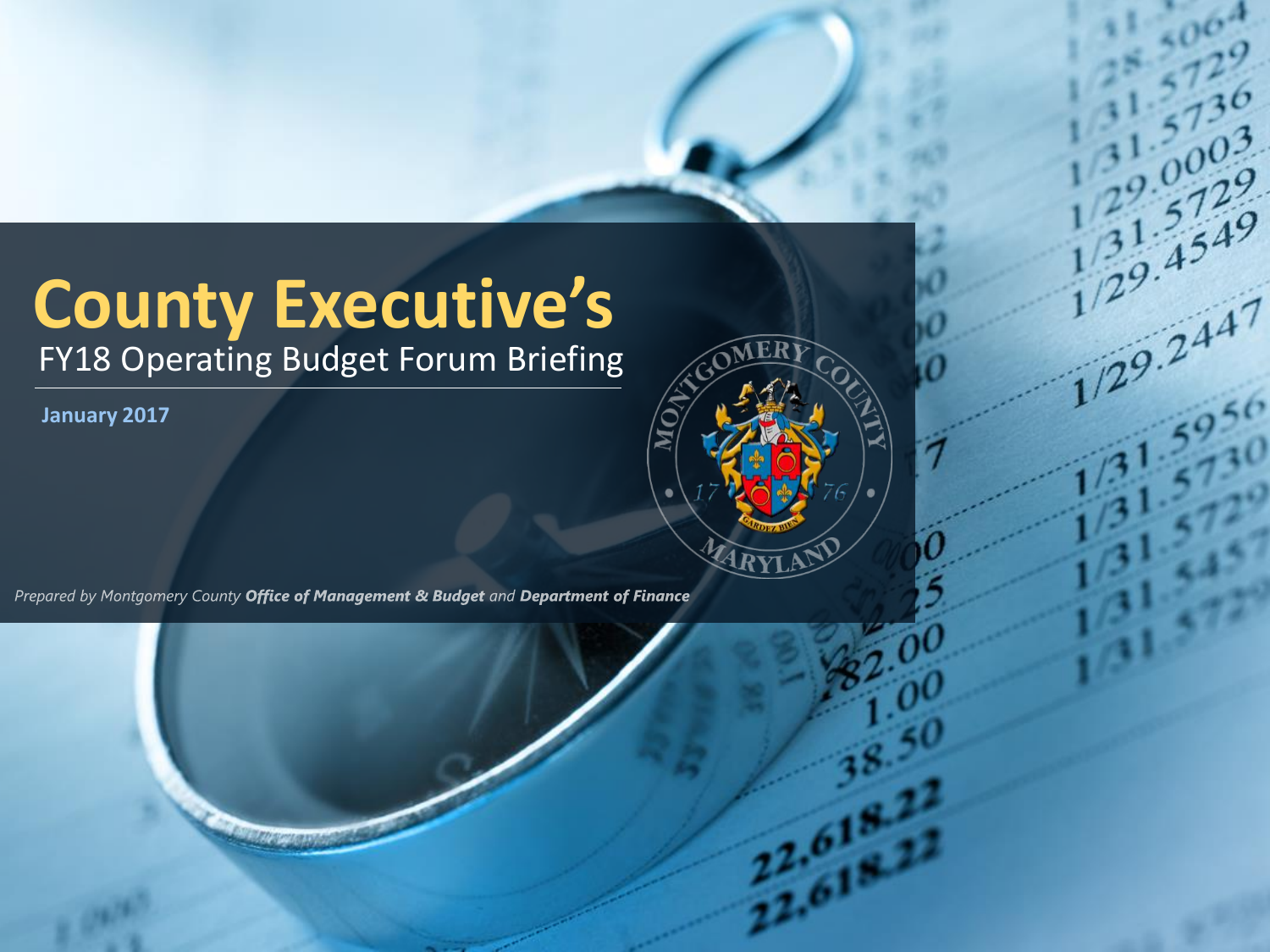# Open **Budget** – there is something for **everyone!**

**montgomerycountymd.gov/openbudget**



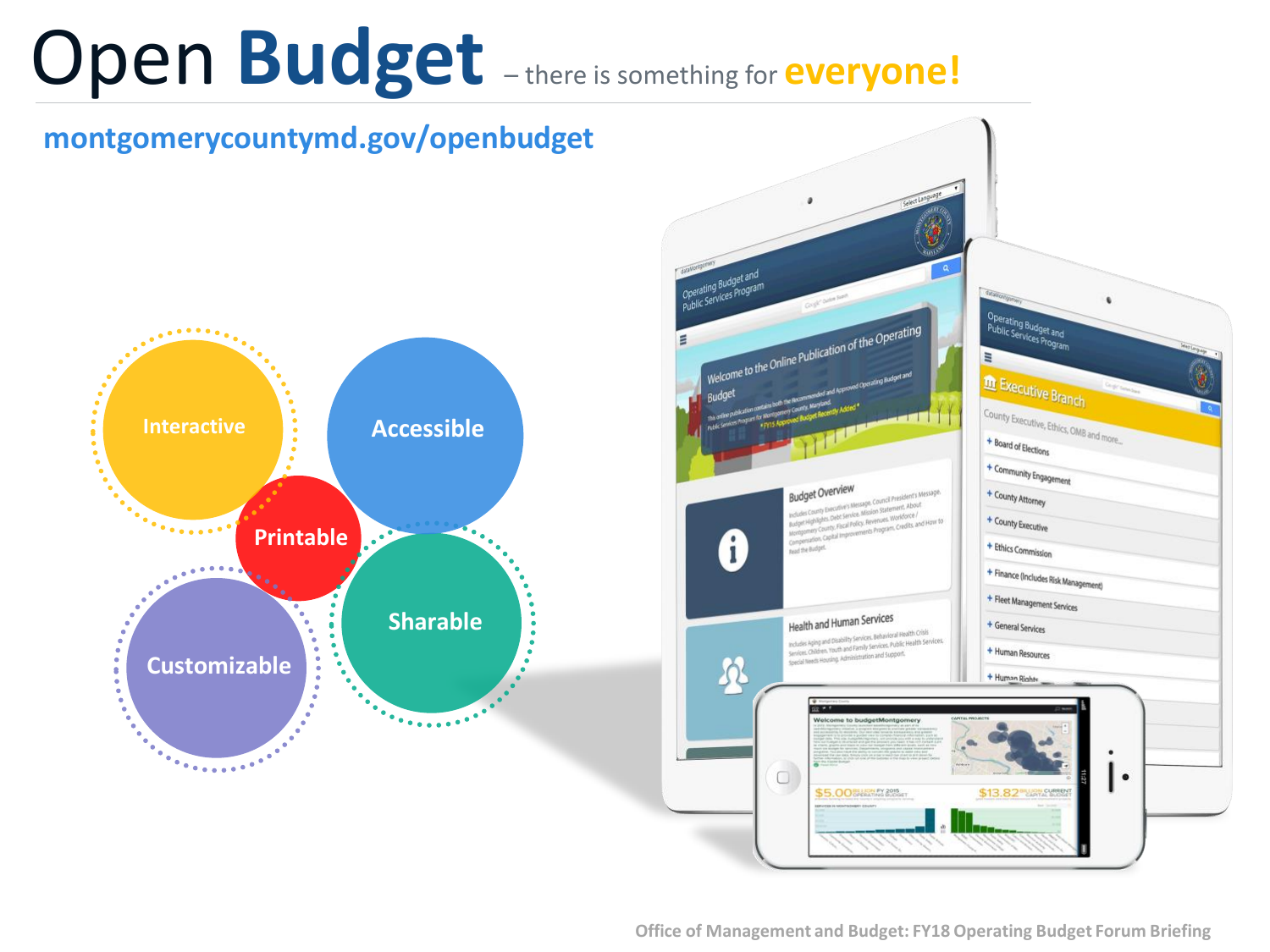# **County Government Affordable Housing in an**



County Executive

**priorities**



**4**

**2**

**1**

**An Effective and Efficient Transportation Network** 

**A Responsive and Accountable**





**Healthy and Sustainable Communities**



**Safe Streets and Secure Neighborhoods**



**A Strong and Vibrant Economy** 



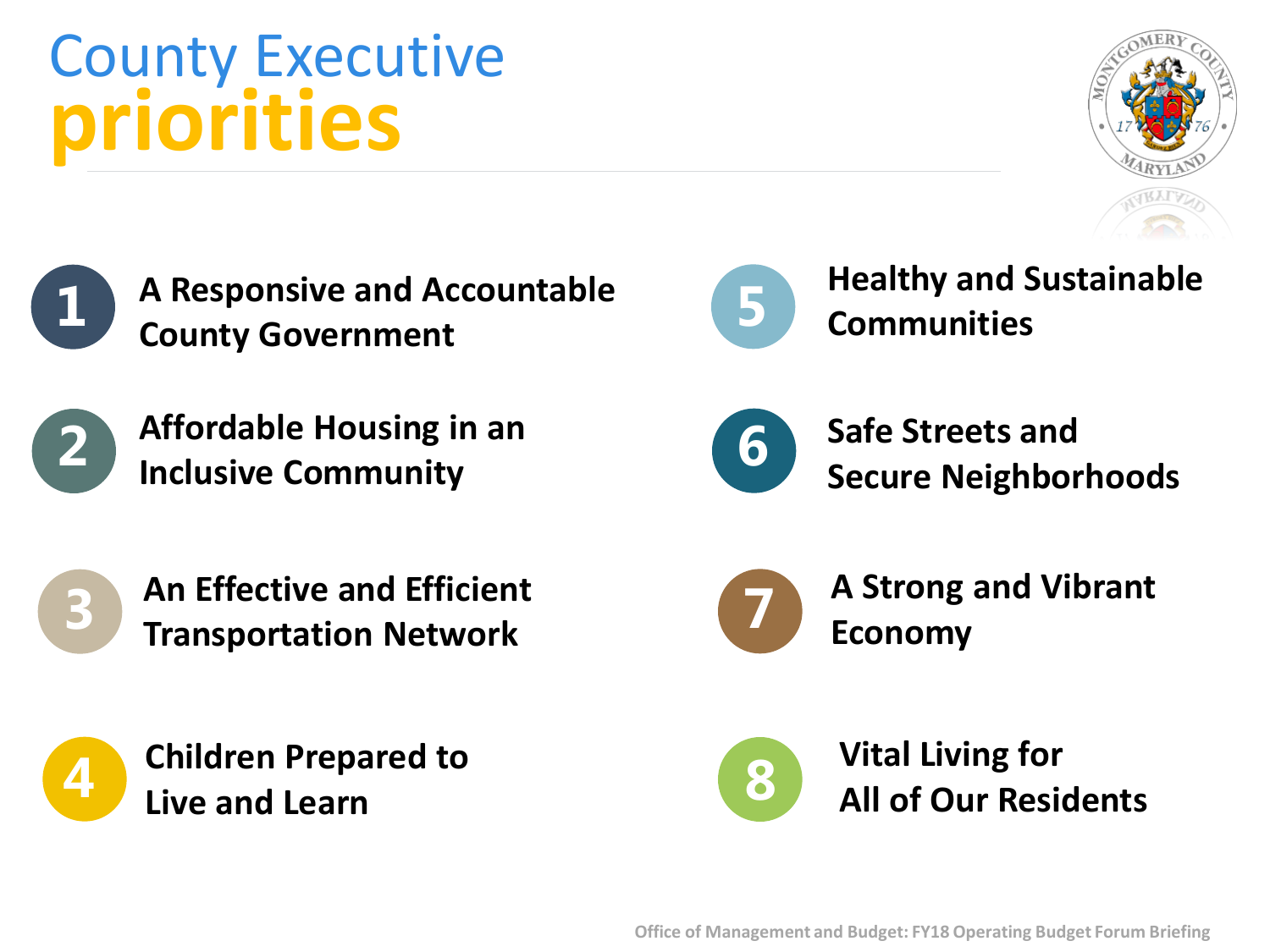# **Fiscal** Update



**Office of Management and Budget**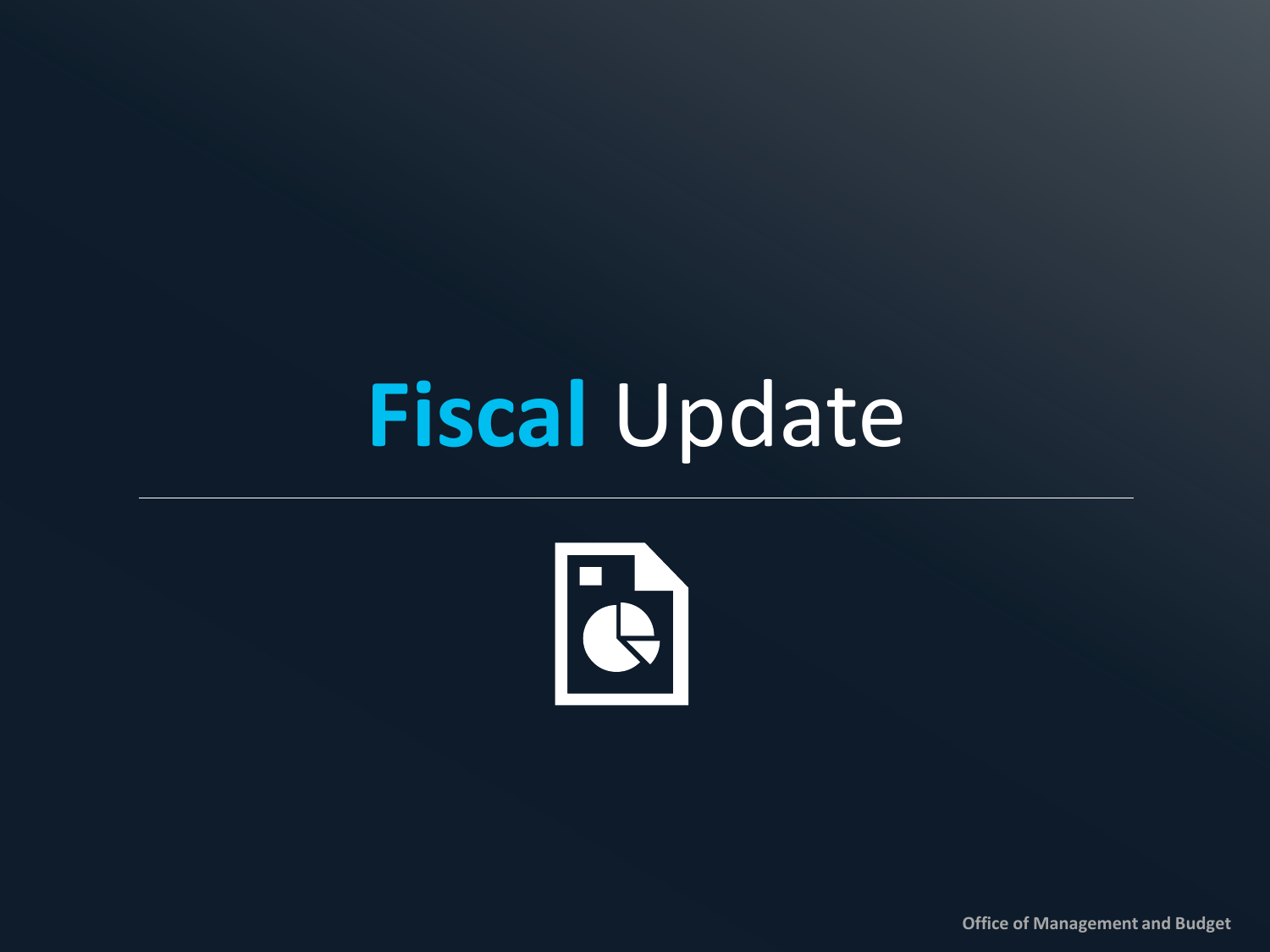# **FY17 Tax Supported** Expenditures by Function

| <b>Tax Supported Expenditures Only</b> | <b>Appropriation</b> | % of Total | % Sum  | <b>FTEs</b> |
|----------------------------------------|----------------------|------------|--------|-------------|
| 1. MCPS                                | \$2,311,578,220      | 49.8%      | 49.8%  | 21,059.52   |
| 2. Public Safety                       | \$574,254,659        | 12.4%      | 62.1%  | 3,936.36    |
| 3. Debt Service                        | \$388,207,138        | 8.4%       | 70.5%  |             |
| 4. General Govt. & Other Functions     | \$281,456,468        | 6.1%       | 76.6%  | 1,112.42    |
| 5. College                             | \$261,567,779        | 5.6%       | 82.2%  | 1,805.10    |
| 6. Health and Human Services           | \$255,200,718        | 5.5%       | 87.7%  | 1,185.92    |
| 7. Transportation                      | \$178,333,381        | 3.8%       | 91.5%  | 1,078.35    |
| 8. Retiree Health Insurance            | \$160,392,550        | 3.5%       | 95.0%  |             |
| 9. M-NCPPC (Park and Planning)         | \$120,584,727        | 2.6%       | 97.6%  | 889.34      |
| 10. Libraries, Culture, & Recreation   | \$82,813,788         | 1.8%       | 99.4%  | 822.51      |
| 11. Community Dev. and Housing         | \$26,685,990         | 0.6%       | 99.9%  | 51.4        |
| 12. Environment                        | \$2,737,274          | 0.1%       | 100.0% | 16.5        |
|                                        |                      |            |        |             |
|                                        | \$4,643,812,692      |            |        | 31,957.42   |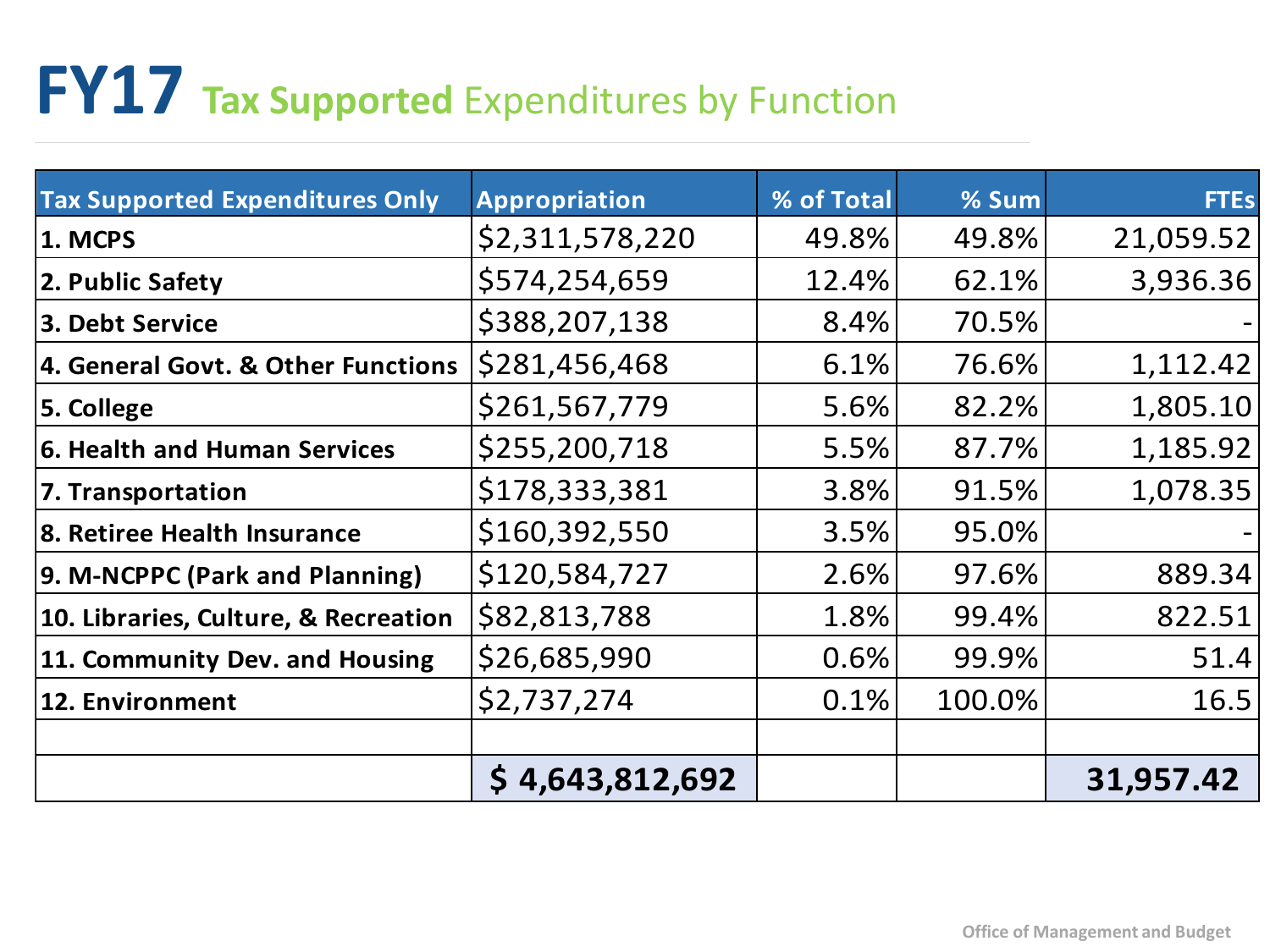# **FY18 Fiscal Projection**

#### **Revenue Challenges**

#### **FY16 audited actuals below FY16 estimates for the following major taxes:**

- **Income Tax: -\$15.6 million**
- **Transfer and Recordation Taxes: -\$13.0 million**
- **Energy Tax: -\$9.8 million**

**November 2016 Tax Revenue forecast was lower than expected – forecast has been revised downward for FY17 and FY18 by a total of \$25.5 million**

#### **Income Tax Uncertainty**

- **FY18 income tax projection: \$11.7 million below Finance's March 2016 estimate**
- **MD State Comptroller v. Wynne - Projections assume losses of \$16.7 million in FY17 and FY18; \$13.6 million in FY19**
- **State of Maryland – Estimates a FY16-FY18 revenue shortfall between \$600 million and \$800 million**

**Next revenue update is late February**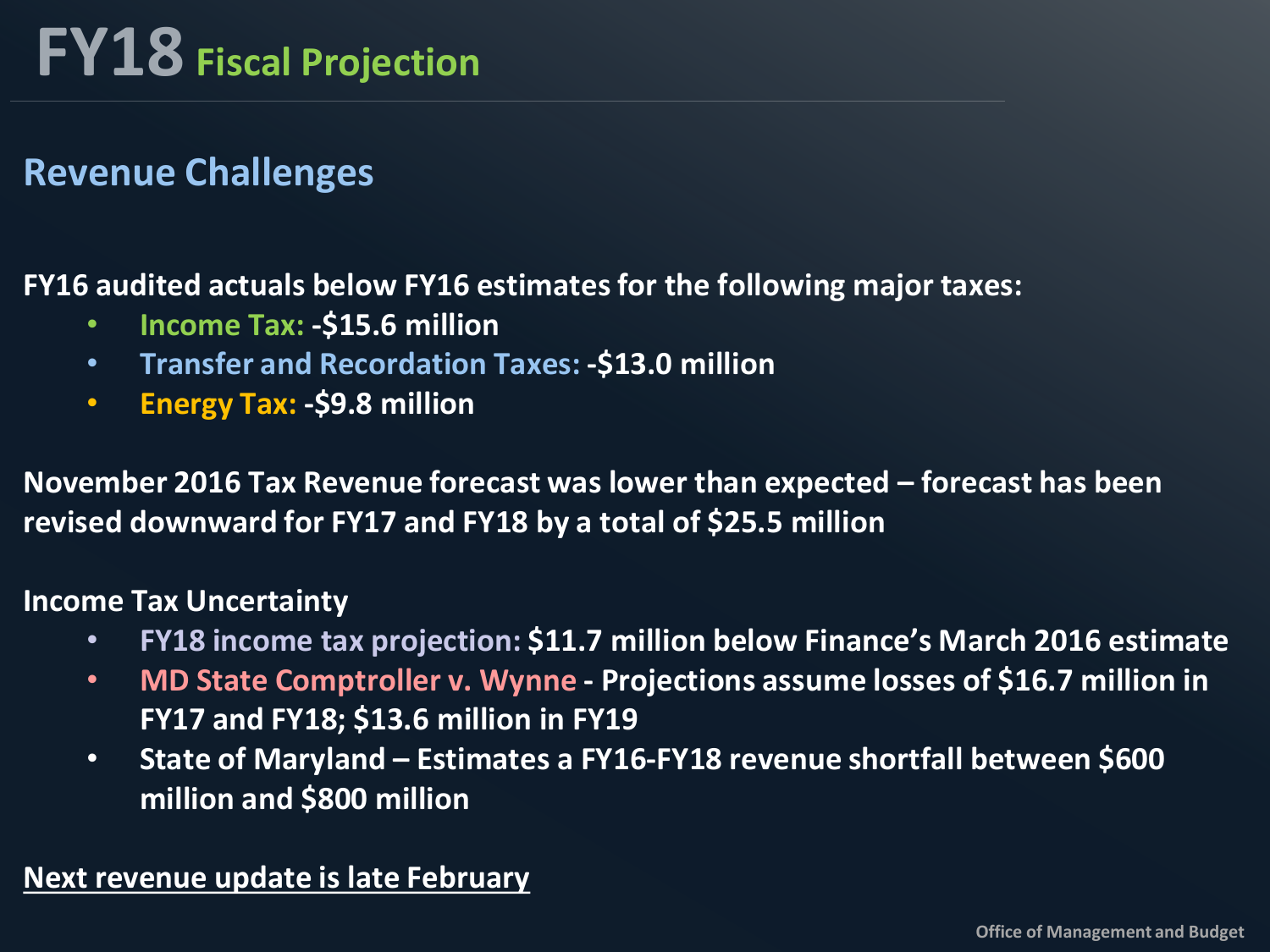# **FY18 Fiscal Projection**

#### **High structural cost increases for:**

- **Debt Service,** Reserves, Retiree Health Insurance
- **Maintenance-of-Effort** requirement for MCPS and College

#### **Cost pressure is actually higher because other factors must be accounted for including:**

- **Labor agreements**  negotiations underway with the County unions
- **Cost increases** for group insurance, pensions, workers compensation, and general inflation
- **Operating cost** of new facilities and infrastructure
- State Aid or Federal grant and other **revenue shortfalls**
- Demand for **service enhancements**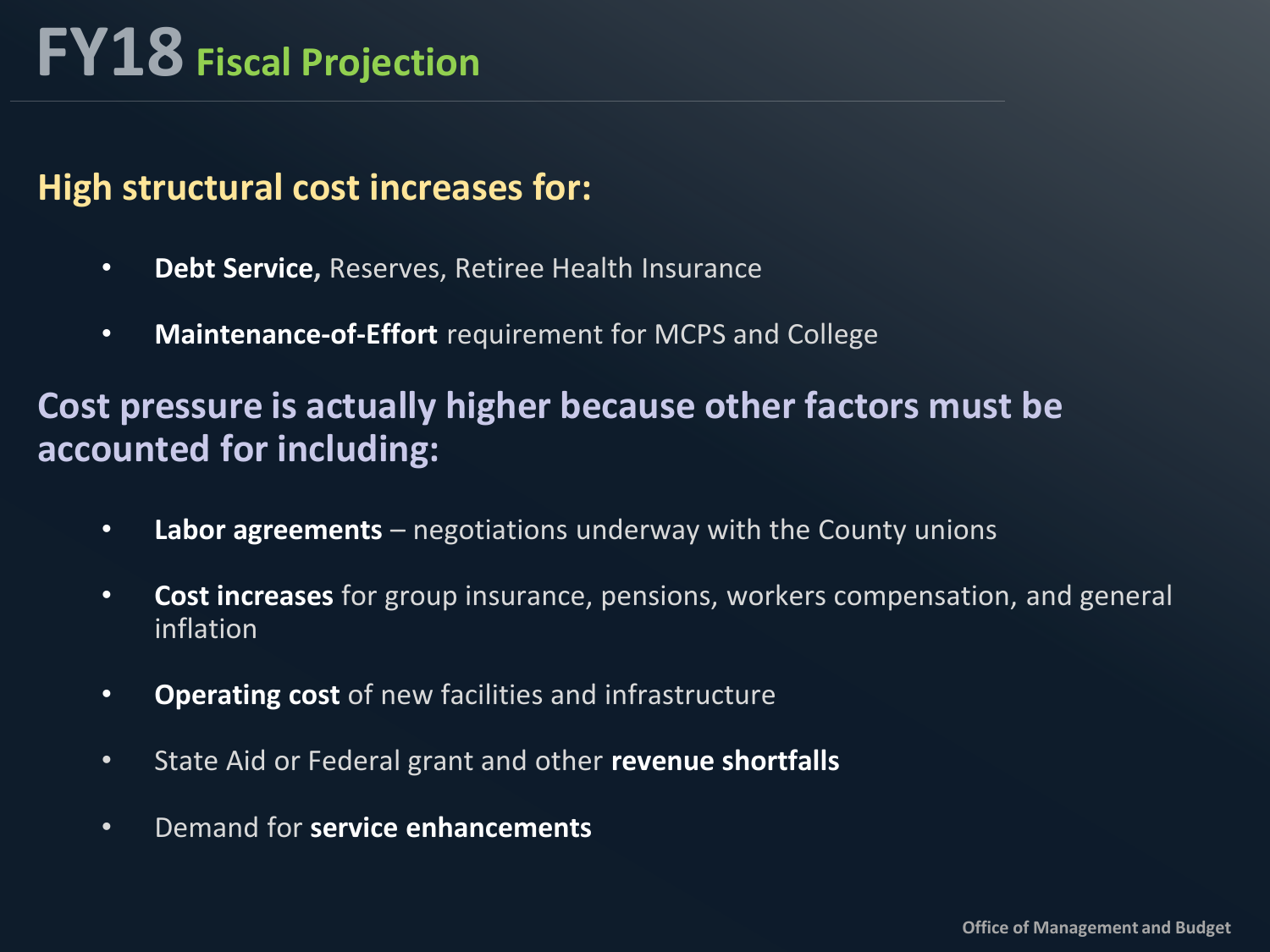# **FY18** Fiscal Projection

| <b>Source</b>                            | <b>\$Millions</b> |
|------------------------------------------|-------------------|
| <b>Additional Revenues</b>               | \$112.2           |
|                                          |                   |
| <b>Debt Service</b>                      | \$13.8            |
| <b>CIP Current Revenue / PAY GO</b>      | \$35.0            |
| <b>Reserves / Set Asides</b>             | \$115.8           |
| <b>Total Additional Fixed Costs</b>      | \$164.6           |
|                                          |                   |
| Assuming a 2% increase in agency budgets | \$85.1            |
|                                          |                   |
| <b>Fiscal Shortfall or Gap</b>           | $-$137.5$         |
|                                          |                   |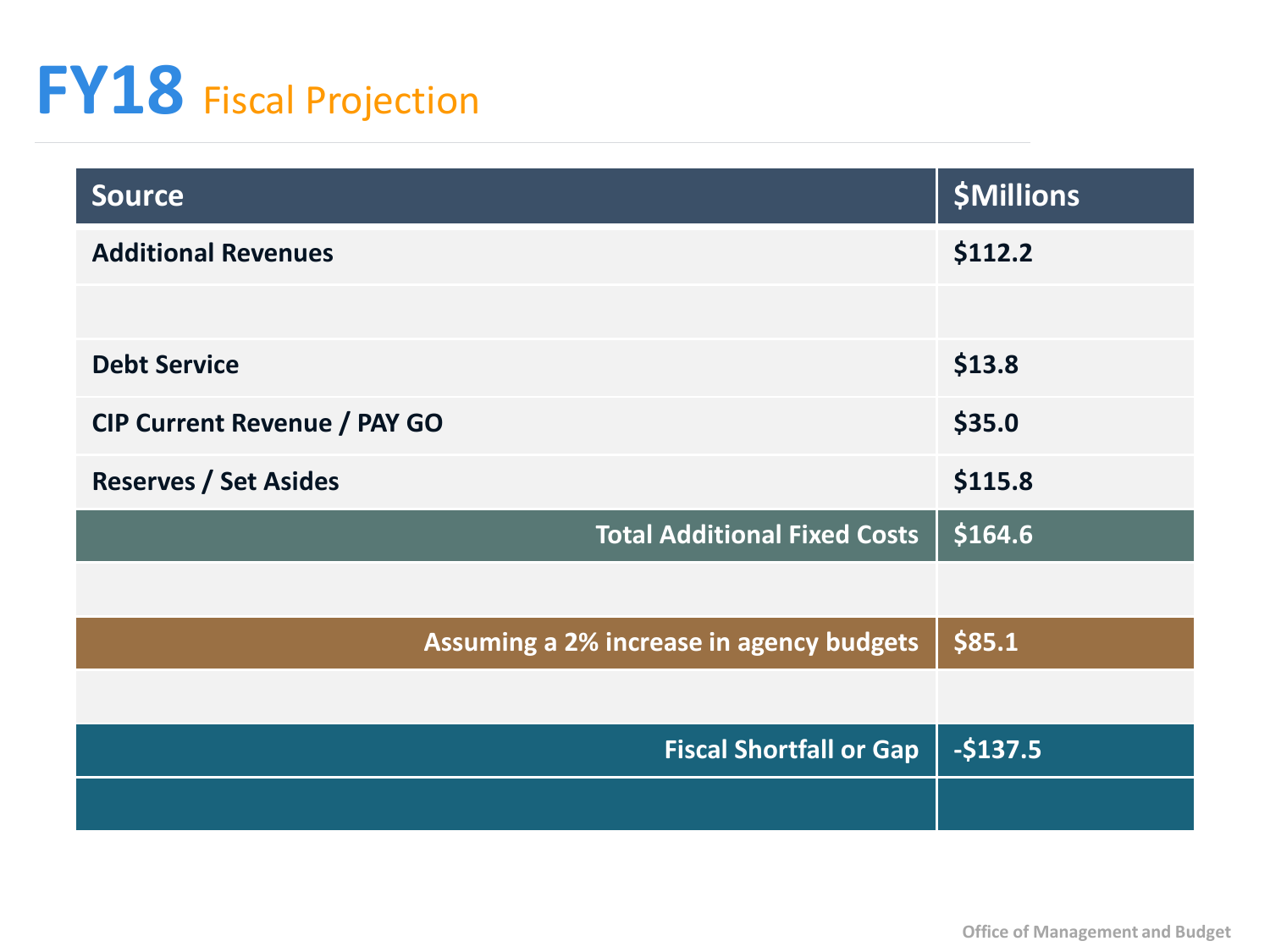# **FY18** Fiscal Outlook – Continuing Challenges



**Disappointing revenue growth**



State and Federal budget uncertainty - budget reductions, cuts to State Aid and Federal dollars



**High structural cost increases** – debt service, retiree health, reserves, compensation and benefits



State-mandated **Maintenance-of-Effort spending requirements (MOE)** for MCPS and Montgomery College



Deferred infrastructure maintenance



**Operating impact of new facilities** – libraries, schools, college, recreation centers, and fire stations



Unavoidable cost increases related to **energy costs, snow removal, and inflation**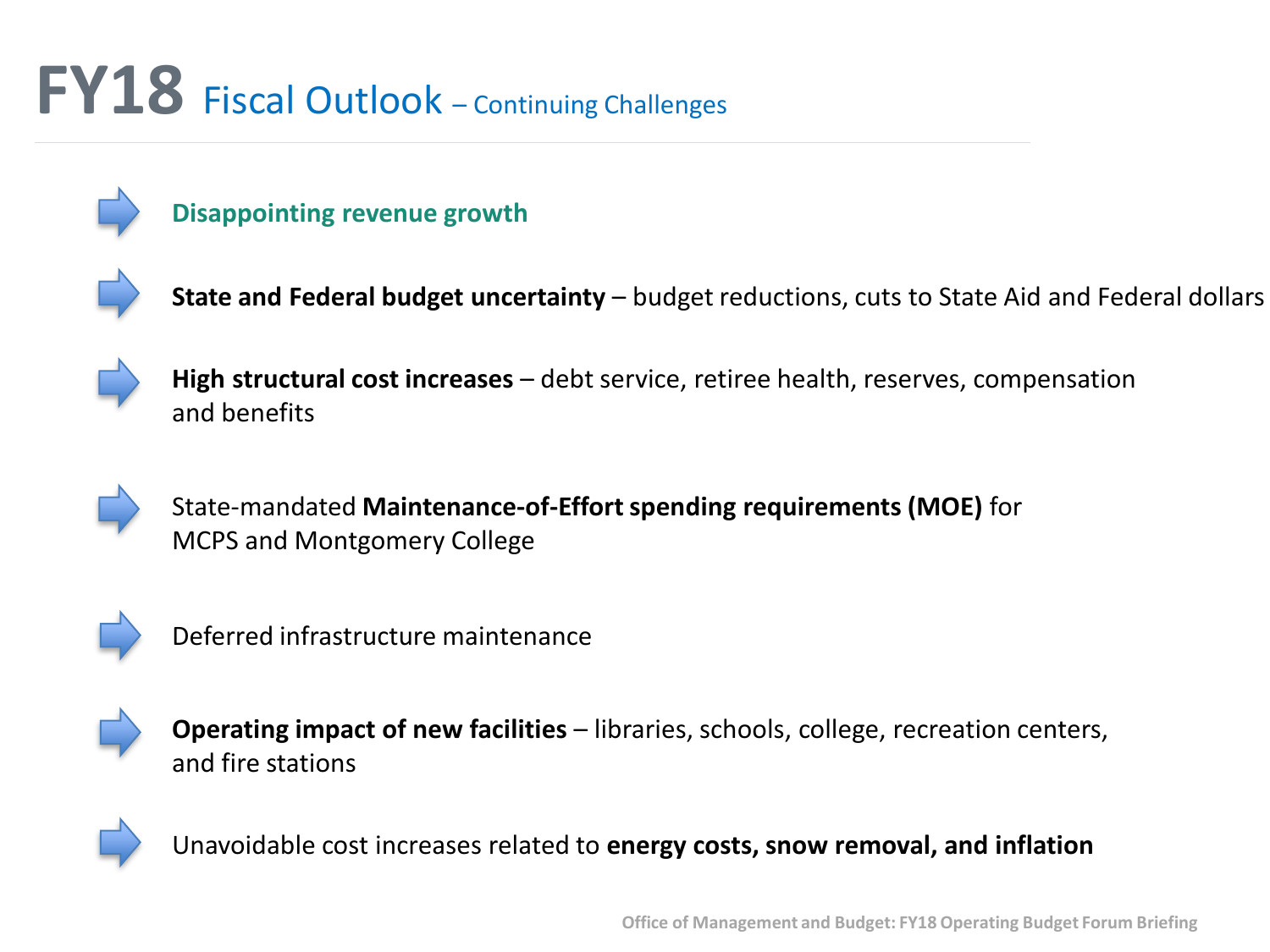# **FY18 Fiscal Outlook**

### Montgomery County is on the right path to **sustainability**

**Closed \$3.3 billion** in budget gaps over the past 10 years



**Slowed** the **rate of growth in expenditures**



Successfully implemented plan to **increase reserves**, on track to **reaching 10% goal by 2020**

**Increased funding for Retiree Health Insurance (OPEB),** fully funded annual requirement in FY15

#### **Permanent long-term cost reductions** for:

- Employee compensation, group insurance, retiree health insurance, and pensions
- **Reduced over 1200 positions** in the FY08-12 period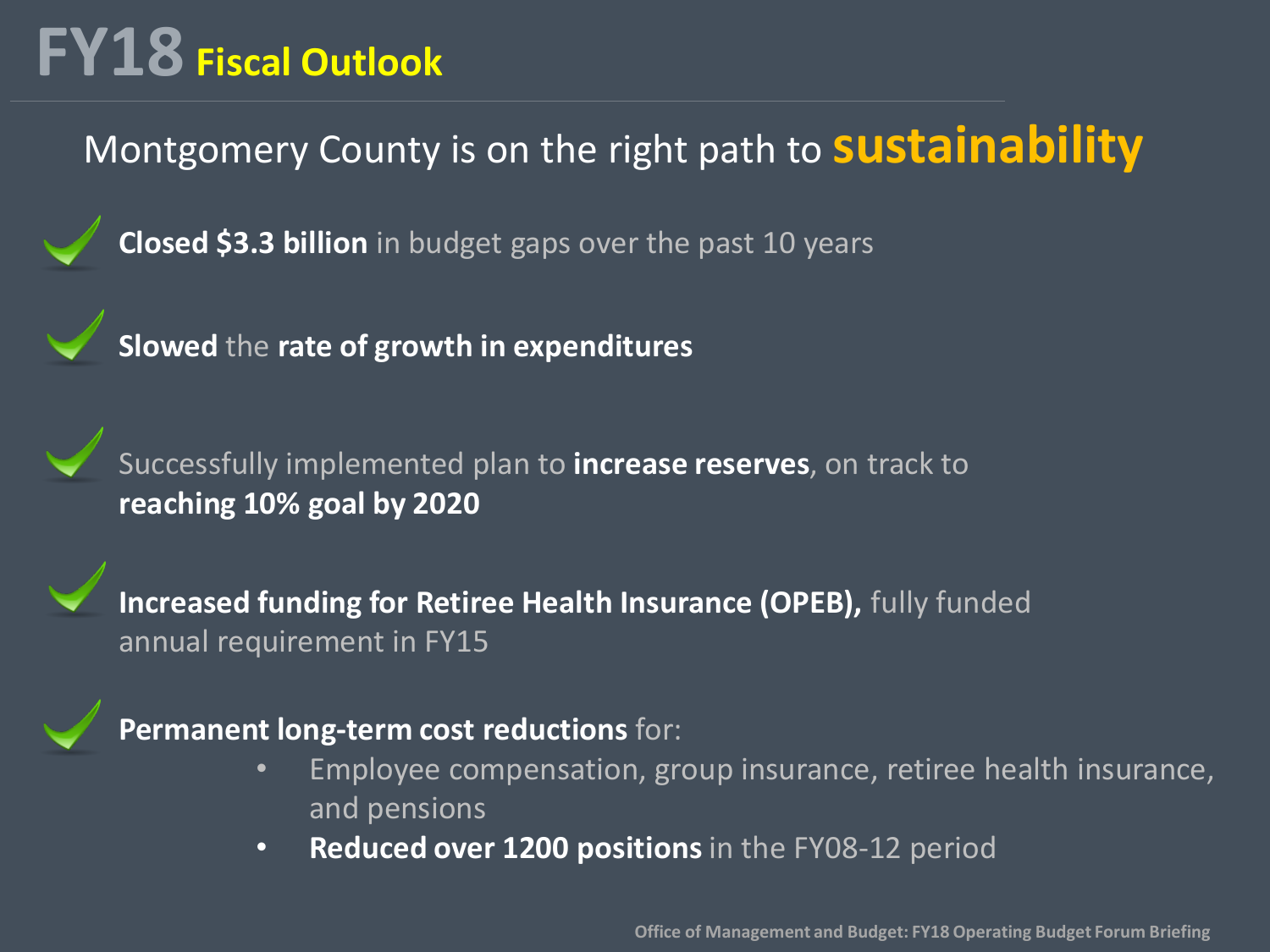

### **\$3.3 billion** over 10 years by **County Executive Leggett**



**Office of Management and Budget: FY18 Operating Budget Forum Briefing**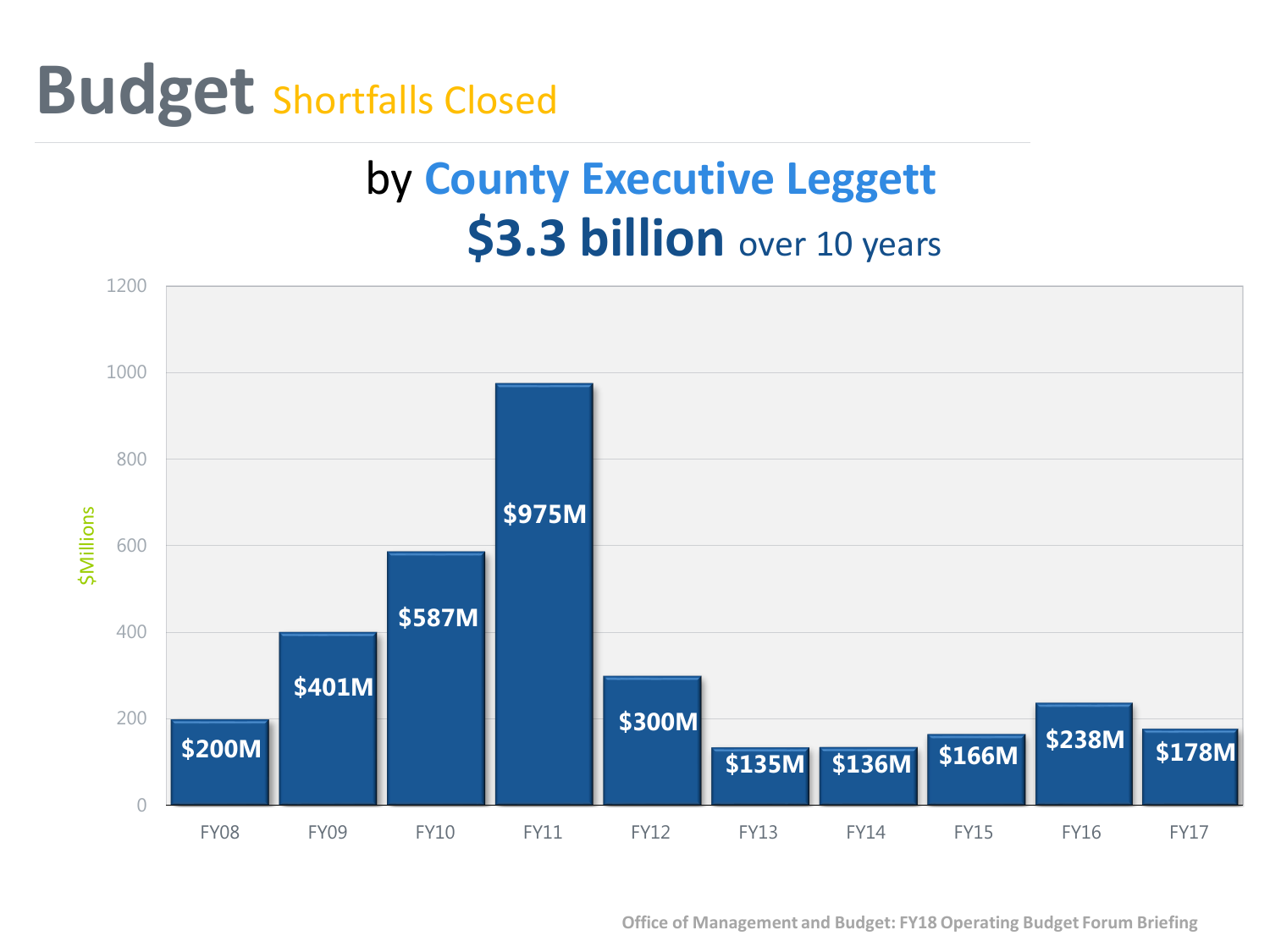# **Our Budget**



**Office of Management and Budget: FY18 Operating Budget Forum Briefing**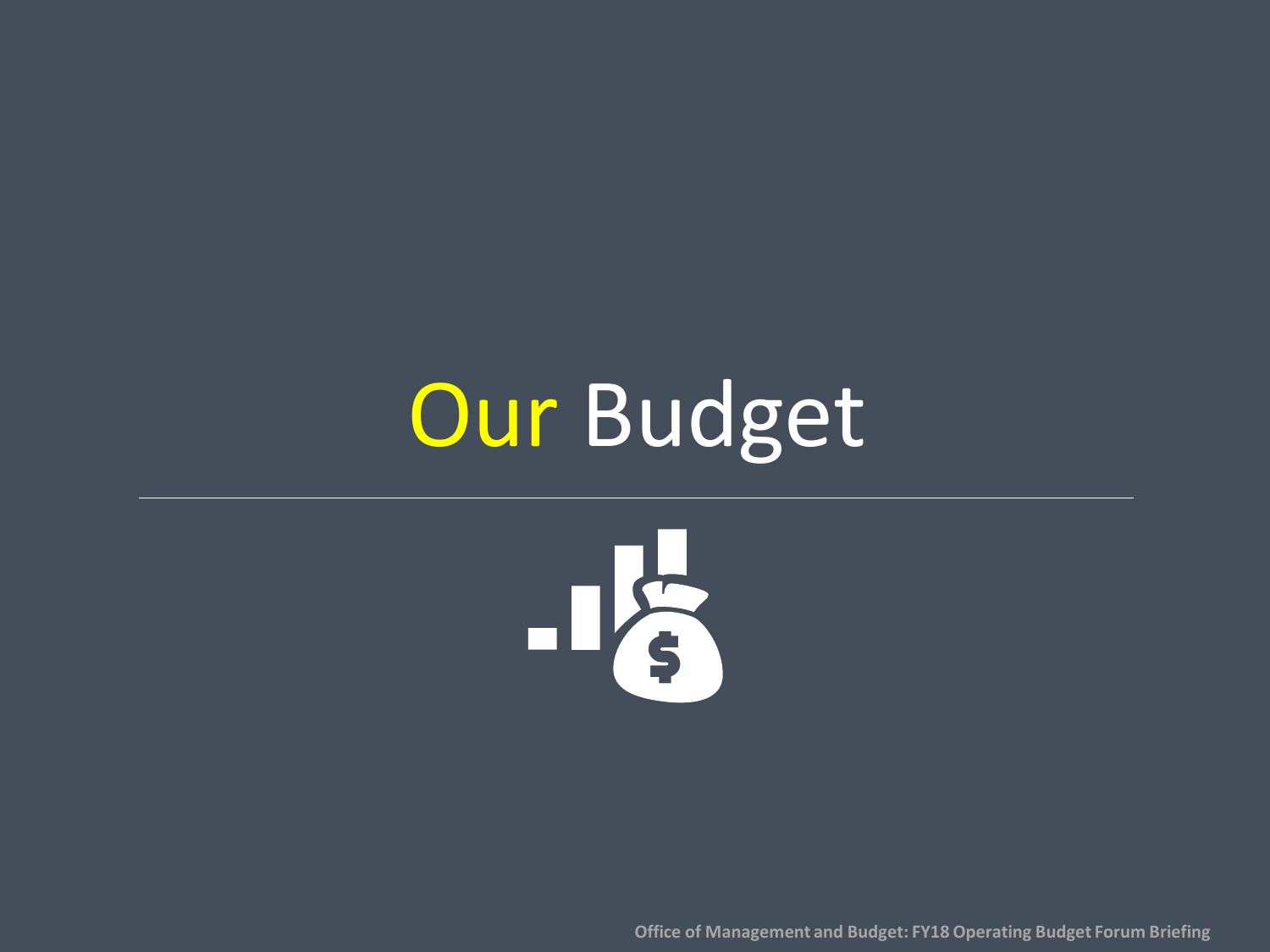#### Two Budgets **One County**

#### **Operating Budget: Services Capital Budget: Facilities**

- $\bullet$ K-12 education
- Community College education ◉
- $\bullet$ Public safety: Police, Fire, Courts, **Corrections**
- Transportation: Roads, Traffic, Bus ◉
- Social Services: Health, Income ◉ Maintenance, other
- ◉ Environmental protection
- Parks, recreation, and libraries ◉
- Land use planning and regulation Ø
- $\bullet$ Trash collection and disposal
- Economic development ◉
- $\bullet$ Debt Service

- Schools, College facilities  $\bullet$
- $\bullet$ Roads and bridges
- $\bullet$ Water and sewer facilities
- $\bullet$ Information technology infrastructure
- $\bullet$ Libraries
- Police and fire stations  $\bullet$
- $\bullet$ General government facilities
- $\bullet$ Funded primarily through the issuance of bonds (borrowing)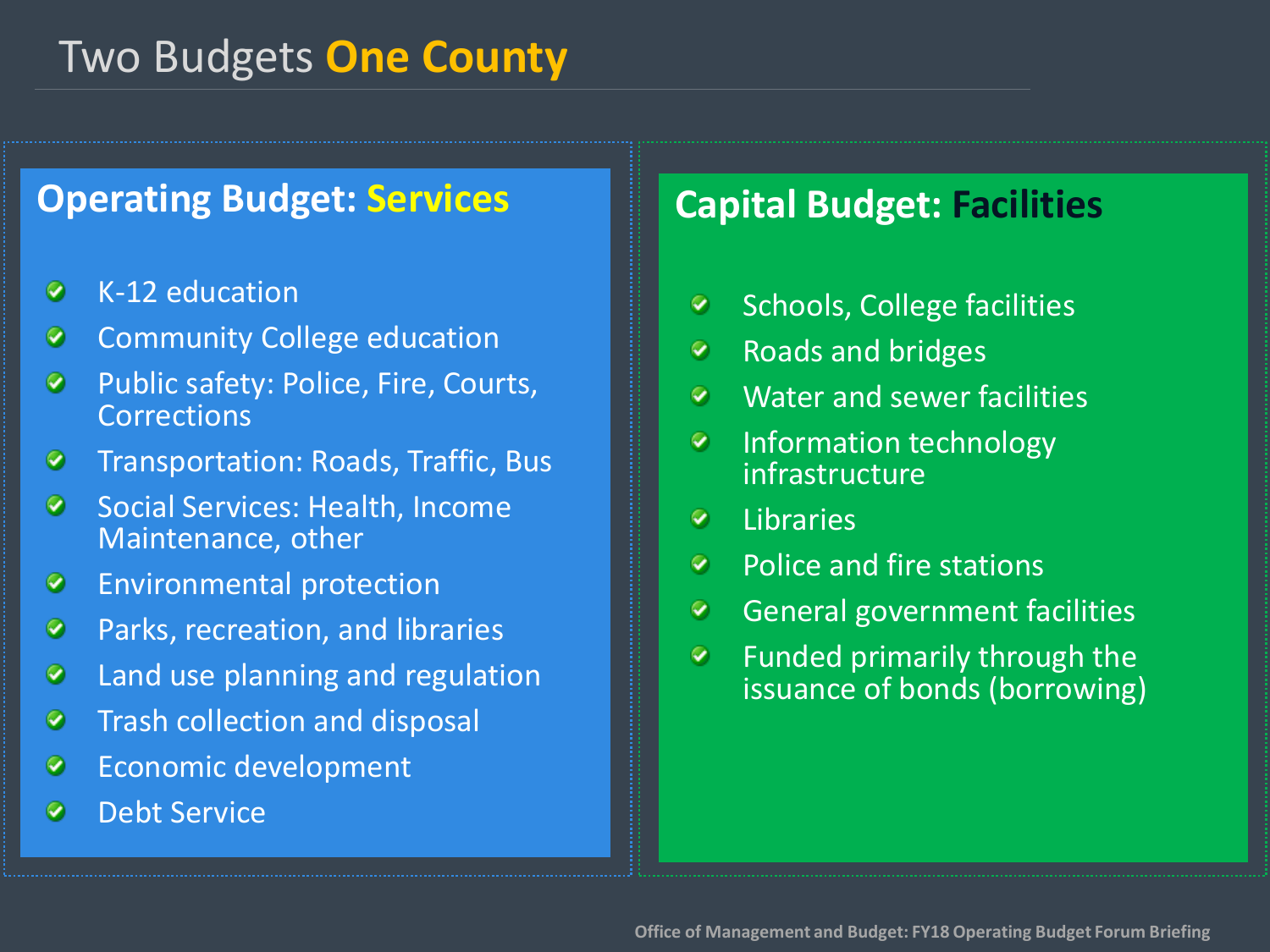#### Operating Budget Process

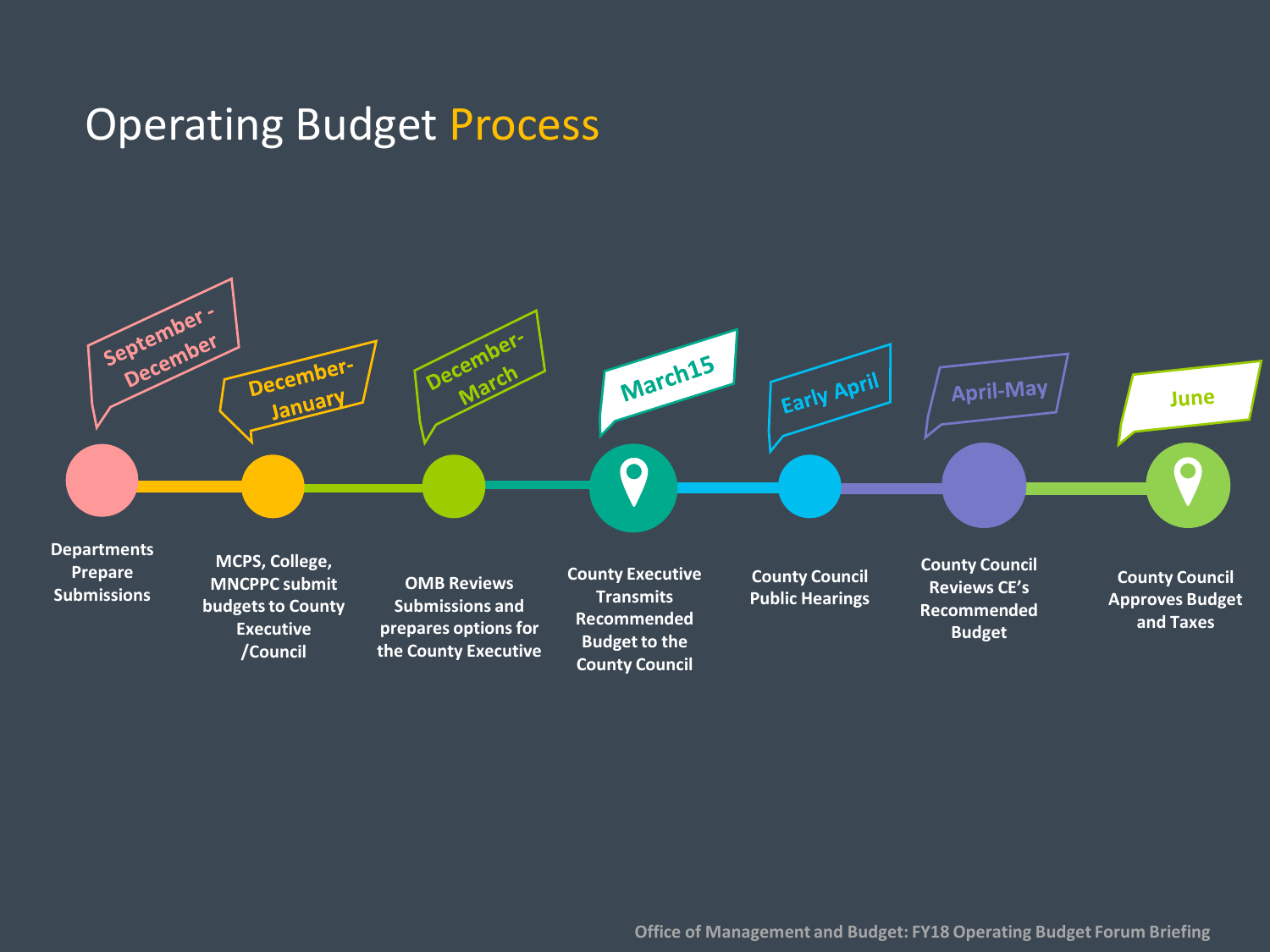## Tax **Supported**

**Excludes** grants and services supported by fees and charges (non-tax supported funds)

### **Non**-Tax Supported

Funds are **self-sustaining** and generally not subject to fluctuations in tax receipts

> Total Non-Tax Supported Funds: **\$658.0 million**

Grants: **\$218.8 million** 

Self-Supporting funds: **\$439.2 million**

**Office of Management and Budget: FY18 Operating Budget Forum Briefing**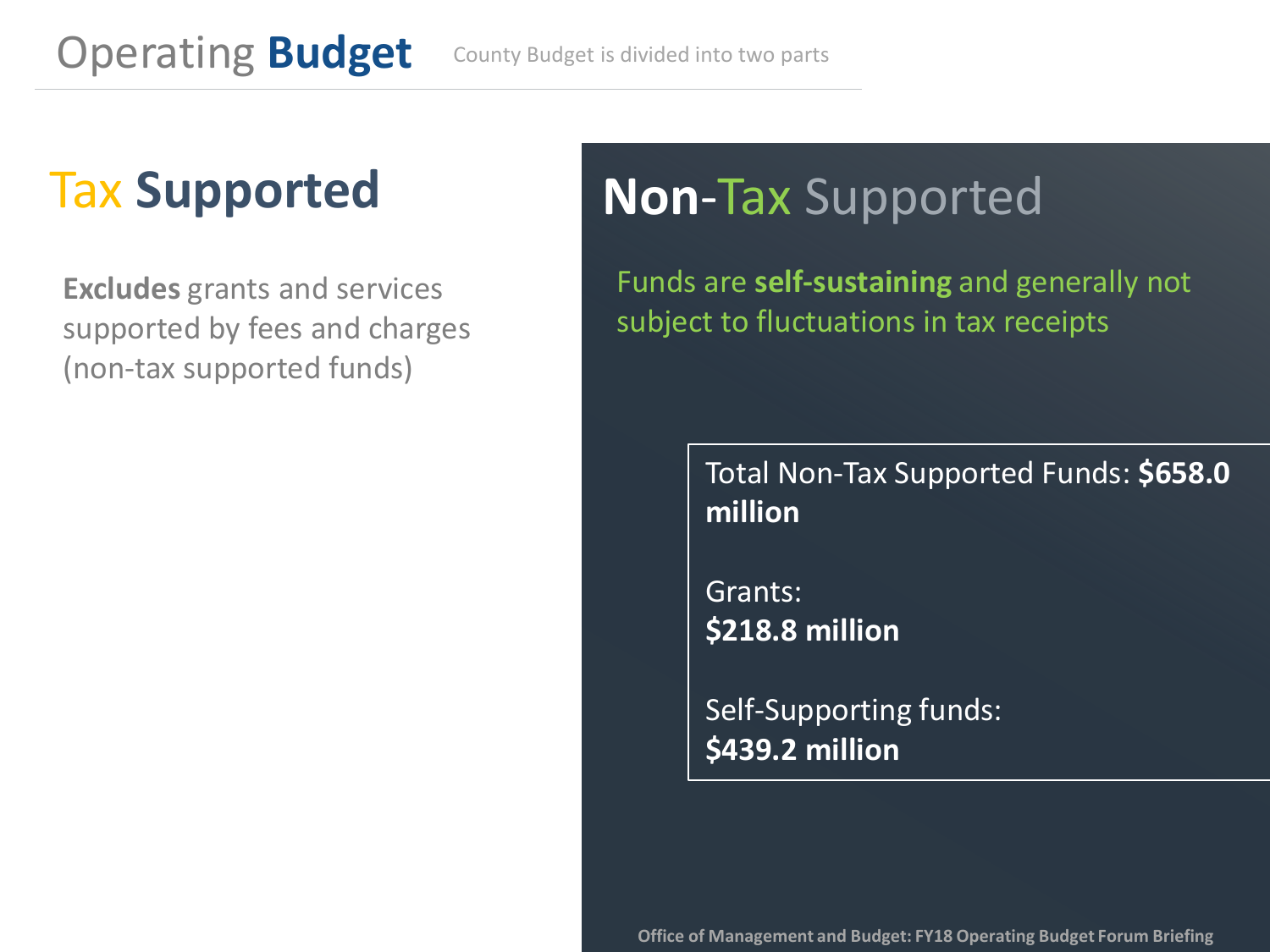# **County Executive's Fiscal Plan**



#### The **budget is balanced** when **projected resources are equal to projected uses**, including funding reserves to the policy level.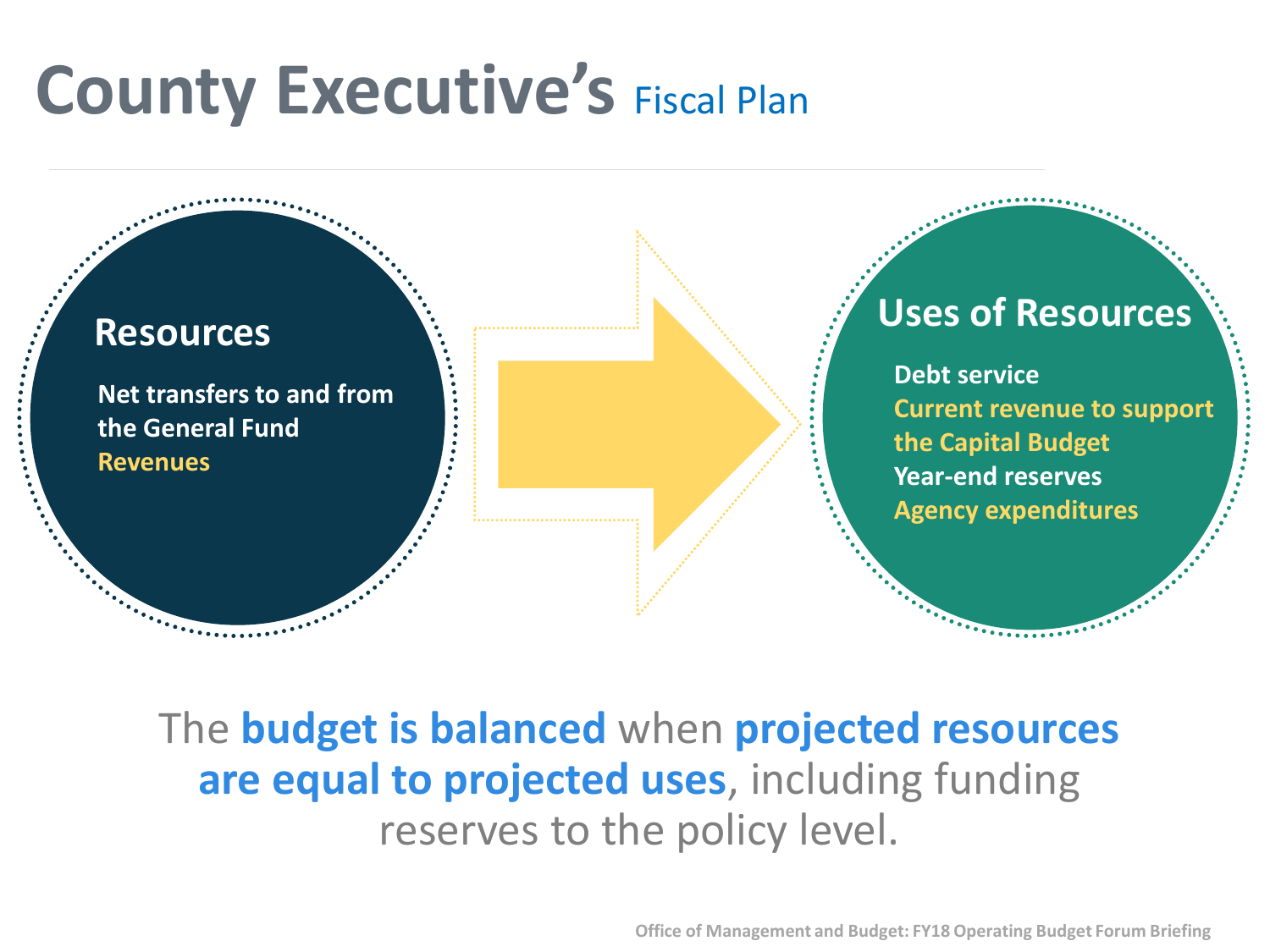# **FY18-FY23** Fiscal Plan

#### **Selected Fiscal Assumptions: Resources**

- ⊖ Property tax revenues are projected at the Charter Limit
- ⊖ Other tax revenues and user fees are projected at their current rates
- ⊖ Level (flat) funding of existing intergovernmental aid formulas, which could change after the Governor releases the State budget
- Latest revenue estimate: **Net decrease** in anticipated County revenues of **\$25.5**  ⊖ **million (\$3.9 million in FY17 and \$21.6 million in FY18)** compared to estimates assumed at the time the FY17 budget was approved

*By law, the greater of 50% of excess revenue or 0.5% of revenues must be allocated to the reserves*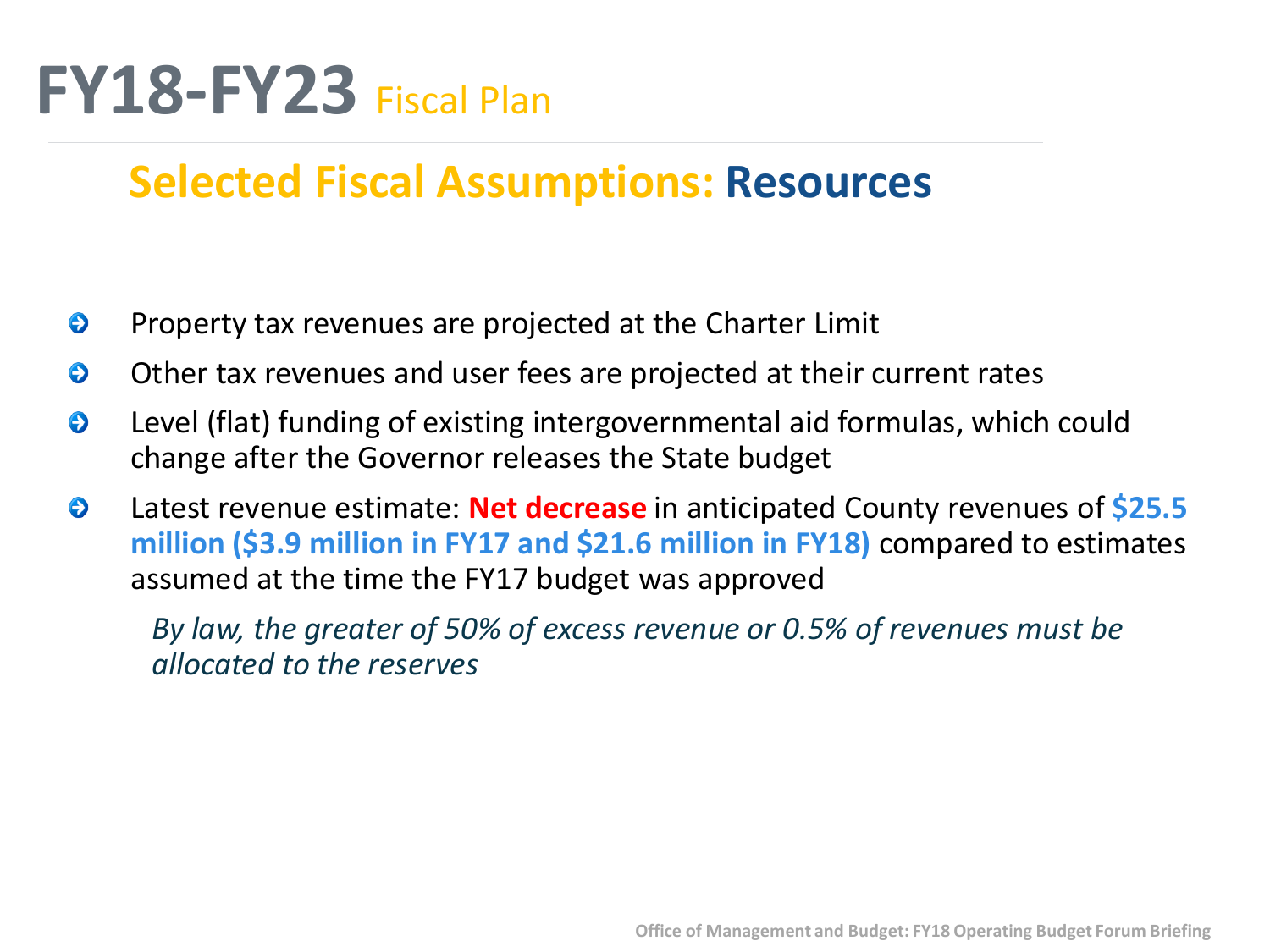# **FY18-FY23** Fiscal Plan

### **Selected Fiscal Assumptions: Expenditures**

- Under these assumptions, total agency expenditures must be  $\bullet$ reduced 1.2% to produce a balanced budget in FY18.
- $\bullet$ Because of State law requiring a certain level of funding for MCPS and Montgomery College, County Government and Park and Planning could sustain reductions of nearly 2.6%.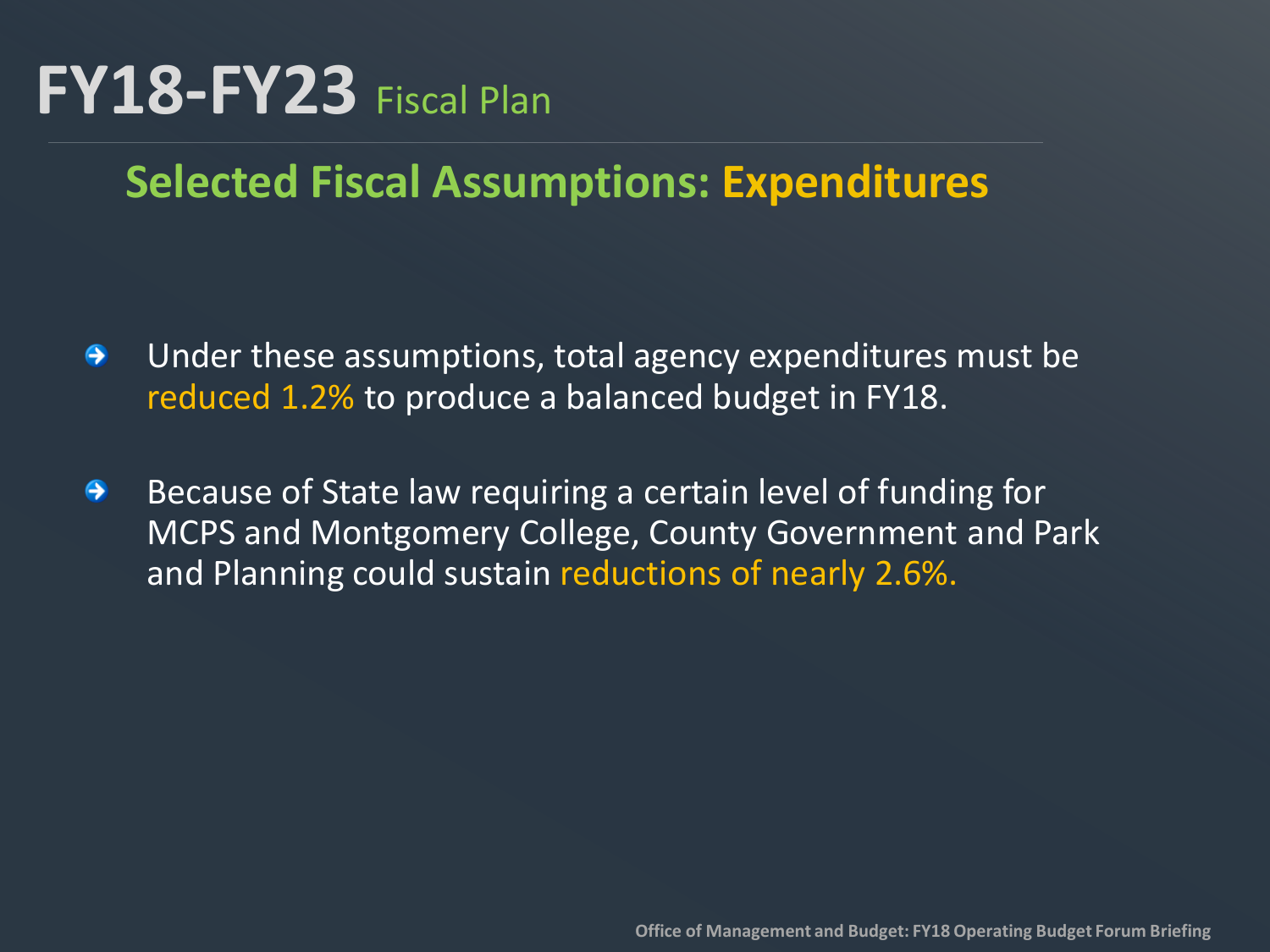# County Executive's **Six Point Economic Plan**



**MOVE/Build Program**



**MC Squared**



**Montgomery County Transit Authority**



**Streamlining Development**



**Ultra Montgomery**



**Realigning the Countywide Workforce System**



**Office of Management and Budget: FY18 Operating Budget Forum Briefing**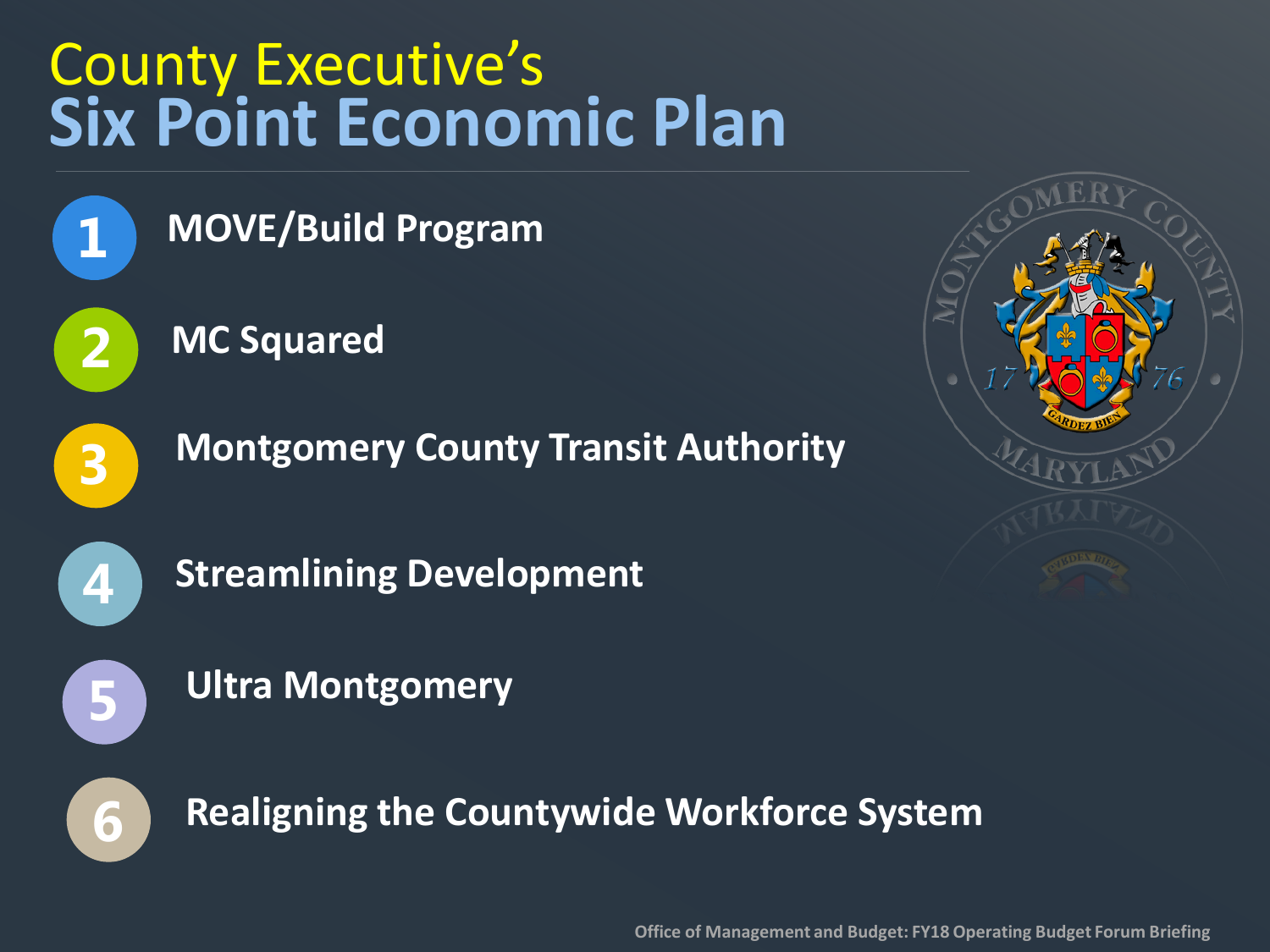# County Executive's **Six Point Economic Plan**



#### **MOVE/Build Program**

- $\bullet$ A business attraction and retention tool that turns office space and vacant land into tax revenues.
- $\bullet$ MOVE provides leasing subsidy for new office tenants. BUILD provides tax abatement for class A office building construction.



#### **MC Squared**

- $\bullet$ A set of new incubator and accelerator programs that nurture tech entrepreneurship.
- Includes a health IT accelerator, a mentoring program and a partnership  $\bullet$ with DC's 1776 tech incubator.



#### **Montgomery County Transit Authority**

 $\bullet$ A new public agency with dedicated attention and resources to oversee all aspects of transit matters in the County and move the planned transit projects forward.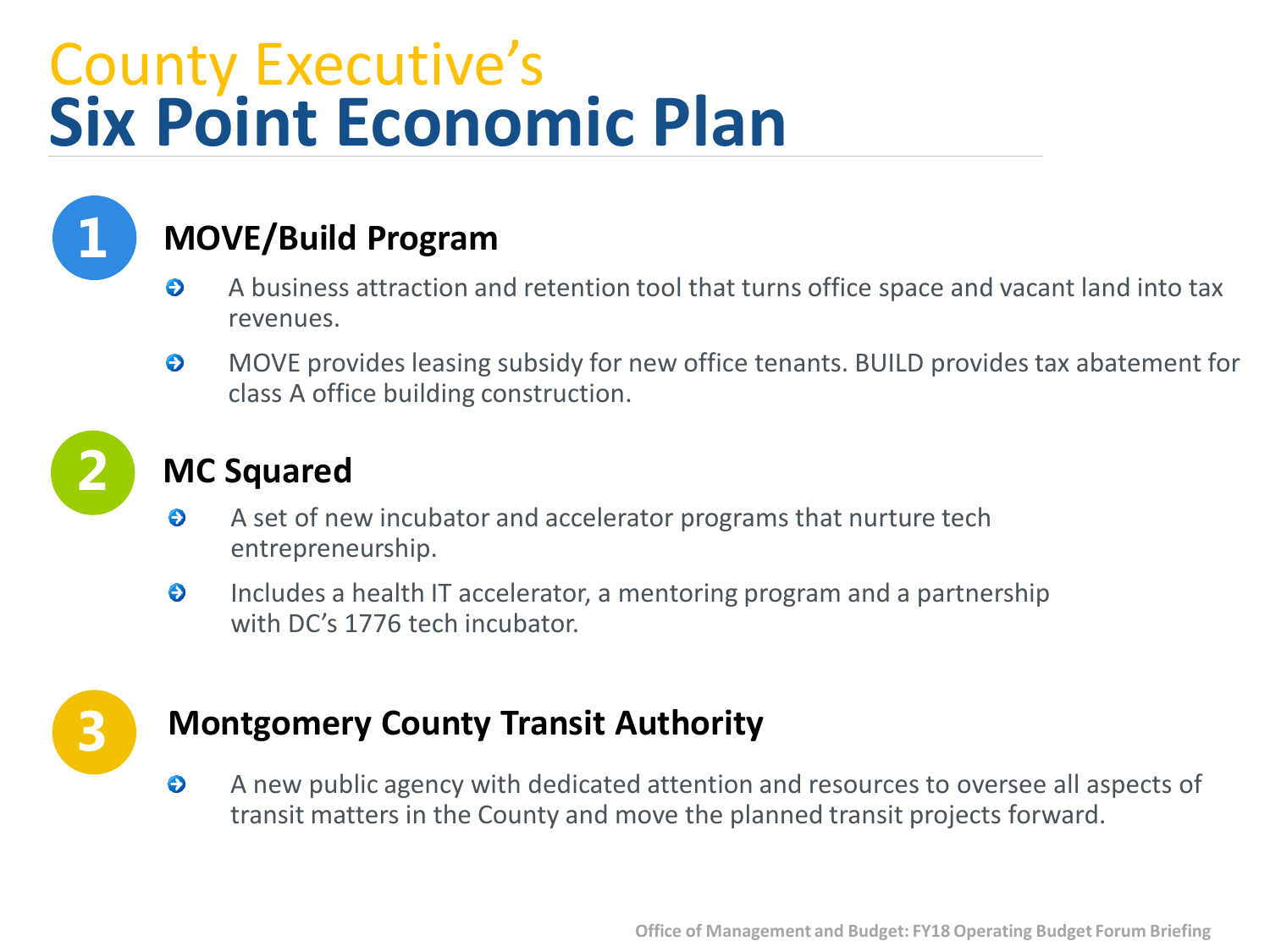# County Executive's **Six Point Economic Plan**



#### **Streamlining Development**

 $\bullet$ Continue streamlining development approval through a 30-day building permit turnaround and a new Development Ombudsperson position in the Office of the County Executive to facilitate problem-solving.



#### **Ultra Montgomery**

Develops ultra fast (100 gigabit) fiber and WiFi networks to connect business,  $\bullet$ academic, and federal institutions along major corridors and transit-oriented smartgrowth communities.



#### **Realigning the Countywide Workforce System**

- $\bullet$ A private entity, WorkSource Montgomery, Inc., was established to consolidate and coordinate all workforce programs in the County.
- $\bullet$ Develop innovative ways to address both community needs and market demands, such as creating additional vocational apprenticeship programs.

**For further information visit:** <http://montgomerycountymd.gov/ep/overview.html>